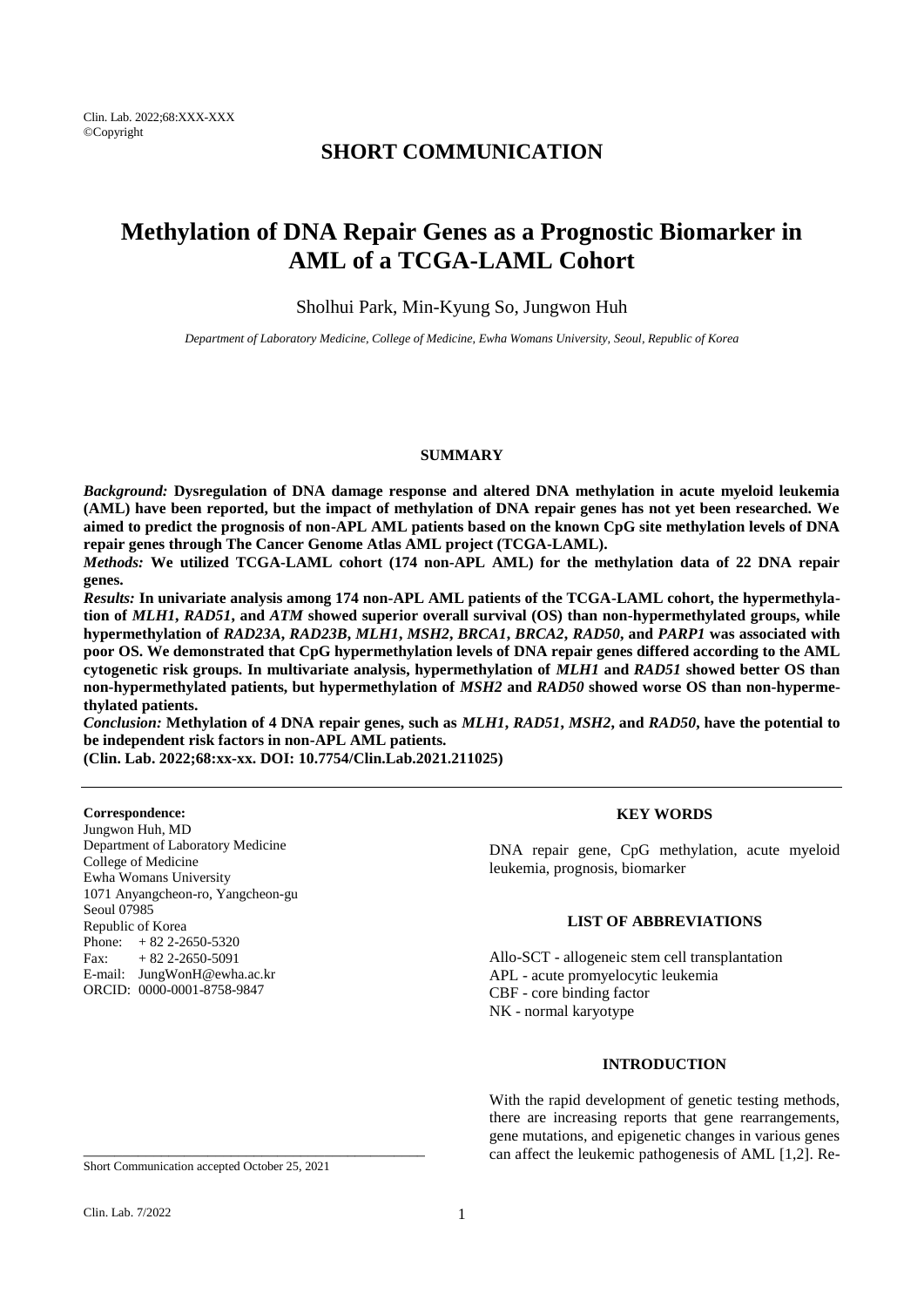current chromosomal aberrations and gene mutations are the most important factors in the diagnosis of and therapeutic decision for AML patients, but they can be eliminated only by killing the mutant cells. Histone modification and methylation are attractive therapeutic targets in that they have the potential to be restored to normal using targeting inhibitors. Therefore, research on methylation in AML continues.

Since cancer is basically caused by more than one genetic alteration, if DNA damage is not repaired normally, it can lead to apoptosis or proliferation of abnormal cells. Therefore, there have been reports on defects in DNA damage response in AML [3,4]. Leukemia with activated tyrosine kinases, such as BCR-ABL1 and FLT3/ITD, induces c-MYC expression and subsequently increases error-prone repair evidenced by the increased expression of DNA ligase IIIα and PARP1 [5]. DNA double strand break (DSB) response is reported to be abnormal in myeloblasts from therapy-related AML (t-AML) patients showing elevated, impaired, or delayed histone H2AX (γH2AX) induction measured by kinetics of γH2AX, a marker for DSB [6]. Distinct patterns of γH2AX were associated with *TP53* mutation and inferred chromothripsis [6]. Inherited mutations of DNA repair genes, such as Fanconi anemia genes, *TP53*, and *NBN* gene, predispose hematologic malignancies and polymorphisms in DNA repair genes, such as *RAD51* G135C and *XRCC3* Thr241met, are associated with increased risk of AML development [3,4]. The association between dysregulation of the DNA repair pathway and AML has been demonstrated, and epigenetic silencing is thought to be involved in DNA repair dysregulation in AML [7].

In this study, we intend to predict the prognosis of patients based on the known CpG site methylation levels of DNA repair genes in non-APL AML patients through The Cancer Genome Atlas AML project (TCGA-LAML) data. The purpose of this study was to compare the degree of methylation of 22 DNA repair genes between subgroups of AML, and to investigate their potential as prognostic factors.

## **MATERIALS AND METHODS**

## **Materials and subjects**

From the TCGA-LAML, the CpG site methylation data of DNA repair genes and clinical information across 174 de novo non-APL AML patients were downloaded using cBioProtal [8-10]. We analyzed 22 DNA repair genes of interest including 3 base excision repair pathway genes (*APEX1*, *POLB*, and *UNG*), 4 nucleotide excision repair pathway genes (*RAD23A*, *RAD23B*, *CC-NH*, and *XPC*), 4 mismatch repair pathway genes (*ML-H1*, *MLH3*, *MSH2*, and *PMS2*), 7 homologous recombination pathway genes (*BRCA1*, *BRCA2*, *RAD50*, *RAD 51*, *ATM*, *POLD3*, and *MRE11A*), and 4 non-homologous end joining pathway genes (*PARP1*, *LIG3*, *XR-CC1*, and *FEN1*).

The beta value of methylation data (Illumina Infinium Human Methylation 450, TCGA Level 3 DNA methylation) was obtained. In the TCGA-LAML cohort, 408 DNA methylation probes of 22 DNA repair genes were analyzed (Supplemental data 1). To analyze methylation of DNA repair genes, the M values derived from the beta values [11] were used. M value is the log2 value of the intensities of methylated versus unmethylated probes [11].

The TCGA-LAML 174 non-APL AML patients included 22 in favorable risk group, 102 in intermediate risk group, and 50 in poor risk group according to cytogenetics and molecular abnormalities [12]. The characteristics of patients are described in the Table 1. The median follow-up period was 15.5 months (range: 0.0 - 118.1 months).

## **Statistics**

Comparison of OS probability between hypermethylated AML and non-hypermethylated AML was analyzed by Kaplan-Meier log-rank test using MedCalc Statistical Software version 19.6 (MedCalc Software bvba, Ostend, Belgium). The cutoff point for hypermethylation of each DNA repair gene was set as the M value of each gene with statistically significant split. Cox proportional hazard regression for multivariate analysis used the cutoffs from the univariate analysis. The comparison analysis of the methylation of DNA repair genes between the AML patients were performed using the Kruskal-Wallis test along with post-hoc Mann-Whitney test for cytogenetic risk groups. p- values less than 0.05 was set as the level of statistical significance.

## **RESULTS**

In the TCGA-LAML cohort, the hypermethylation of *MLH1* (cg10990993), *RAD51* (cg13422654), and *ATM* (cg14761454, cg25918541, cg27599391) genes had superior OS probability compared to the non-hypermethylated groups (Supplemental Figure 1A) by univariate log-rank survival analysis. However, hypermethylation of 8 DNA repair genes, such as *RAD23A* (cg22984992), *RAD23B* (cg13663912), *MLH1* (cg11291081, cg05670 953, cg18320188, cg21109167), *MSH2* (cg11311499), *BRCA1* (cg19442659, cg04582861, cg058152471, cg14 687474, cg19454999, cg24900425), *BRCA2* (cg272533 86), *RAD50* (cg14597804), and *PARP1* (cg24937136), was associated with a poor prognosis (Supplemental Figure 1B). The association of OS and methylation of *MLH1* (cg10990993 vs. cg11291081, cg05670953, cg1 8320188, and cg21109167) showed contradictory results according to the location of DNA methylation. Multivariate analysis demonstrated that hypermethylation of *MLH1* (cg10990993) or *RAD51* (cg13422654) was correlated with better OS than non-hypermethylated groups (Figure 1A, and Table 2). Two marker combined analysis demonstrated the prognostic impact of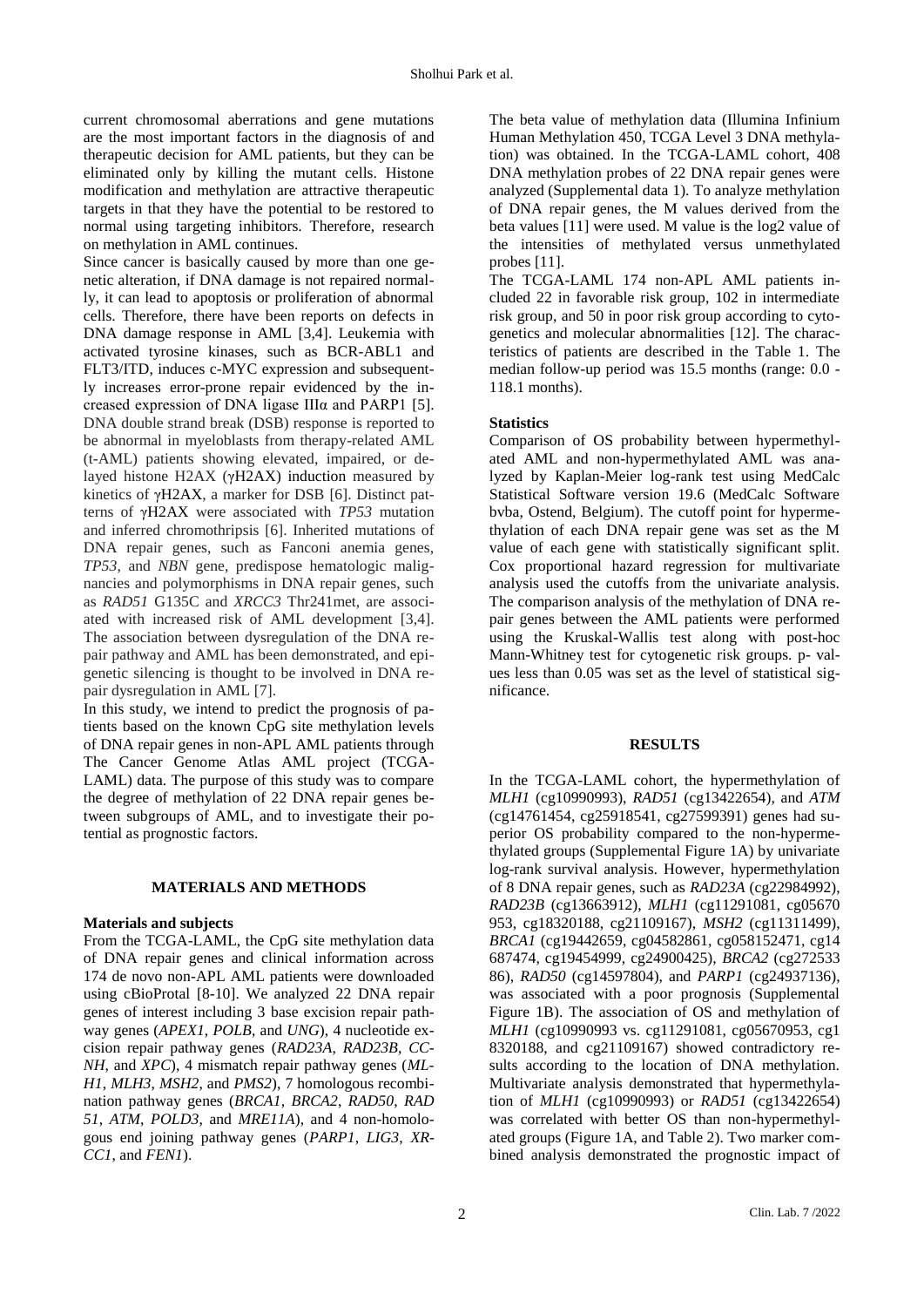| <b>Variable</b>                    | $TCGA-LAML$ (n = 174)  |                |  |  |  |
|------------------------------------|------------------------|----------------|--|--|--|
|                                    | <b>No. of Patients</b> | $\frac{0}{0}$  |  |  |  |
| Age, years                         |                        |                |  |  |  |
| Median (range)                     | 58.5 $(18 - 88)$       |                |  |  |  |
| Gender (male:female)               | 96:78                  | 55:45          |  |  |  |
| $WBC \times 10^9/L$                |                        |                |  |  |  |
| Median (range)                     | $19.2(0.6 - 298.4)$    |                |  |  |  |
| Hemoglobin, g/dL                   |                        |                |  |  |  |
| Median (range)                     | $9.0(6.0 - 14.0)$      |                |  |  |  |
| Platelet $\times 10^9$ /L          |                        |                |  |  |  |
| Median (range)                     | $53(8 - 351)$          |                |  |  |  |
| Bone marrow blast, %               |                        |                |  |  |  |
| Median (range)                     | $72(30 - 100)$         |                |  |  |  |
| Non-APL AML cytogenetic risk group | 174                    |                |  |  |  |
| <b>Favorable risk</b>              | 22                     | 13             |  |  |  |
| <b>CBF-AML</b>                     | 19                     | 86             |  |  |  |
| Normal karyotype*                  | 3                      | 14             |  |  |  |
| <b>Intermediate risk</b>           | 102                    | 59             |  |  |  |
| t(9;11)                            | $\overline{2}$         | $\overline{2}$ |  |  |  |
| Normal karyotype†                  | 79                     | 77             |  |  |  |
| Others:                            | 21                     | 21             |  |  |  |
| <b>Adverse risk</b>                | 50                     | 29             |  |  |  |
| KMT2A                              | $\overline{5}$         | 10             |  |  |  |
| Normal karyotype <sup>§</sup>      | 5                      | 10             |  |  |  |
| Others <sup>  </sup>               | 16                     | 32             |  |  |  |
| Complex <sup>¶</sup>               | 24                     | 48             |  |  |  |
| <b>Underwent Allo-SCT</b>          |                        |                |  |  |  |
| Yes                                | 90                     | 52             |  |  |  |
| No                                 | 84                     | 48             |  |  |  |

**Table 1. Demographic and laboratory characteristics of non-APL AML patients in The Cancer Genome Atlas AML cohort (TCGA-LAML).**

**\* Normal karyotype with mutated** *NPM1* **without** *FLT3***-ITD or with** *FLT3***-ITDlow or normal karyotype with biallelic mutated** *CEBPA.*

**† Normal karyotype with wild-type** *NPM1* **without** *FLT3***-ITD or with** *FLT3***-ITDlow .**

**‡ Other karyotypes not included in favorable risk group or adverse risk group.**

**§ Normal karyotype with wild-type** *NPM1* **and** *FLT3***-ITDhigh .**

**|| Other karyotypes with t(9;22), -5/-5q, -7/-7q, or monosomal karyotype.**

**¶ Complex karyotype was defined as the karyotype with 3 or more chromosomal abnormalities.**

hypermethylation of 2 genes on better OS than nonhypermethylated groups (Figure 1A and Table 2). On the other hand, the hypermethylation of *MSH2* (cg1131 1499) or *RAD50* (cg14597804) showed worse OS than the non-hypermethylated groups (Figure 1B and Table 2). Two marker combined analysis showed worse OS in patients with hypermethylation of 2 genes (Figure 1B and Table 2). The age, stem cell transplant status, and cytogenetic risk group in AML patients were also confirmed to be independent risk factors from this analysis. In the TCGA cohort, the levels of methylation of DNA

repair genes pertaining to significant different OS were analyzed for the AML cytogenetic risk groups. Most of the genes analyzed showed differential levels of methylation between AML cytogenetic risk subgroups (Supplemental Figure 2).

Methylation of the *ATM* gene (cg14761454) was higher in the favorable risk group than in the intermediate and the poor risk groups (Supplemental Figure 2A), while the methylation of *MLH1* (cg10990993) and *RAD51* (cg13422654) were not statistically different between AML risk groups.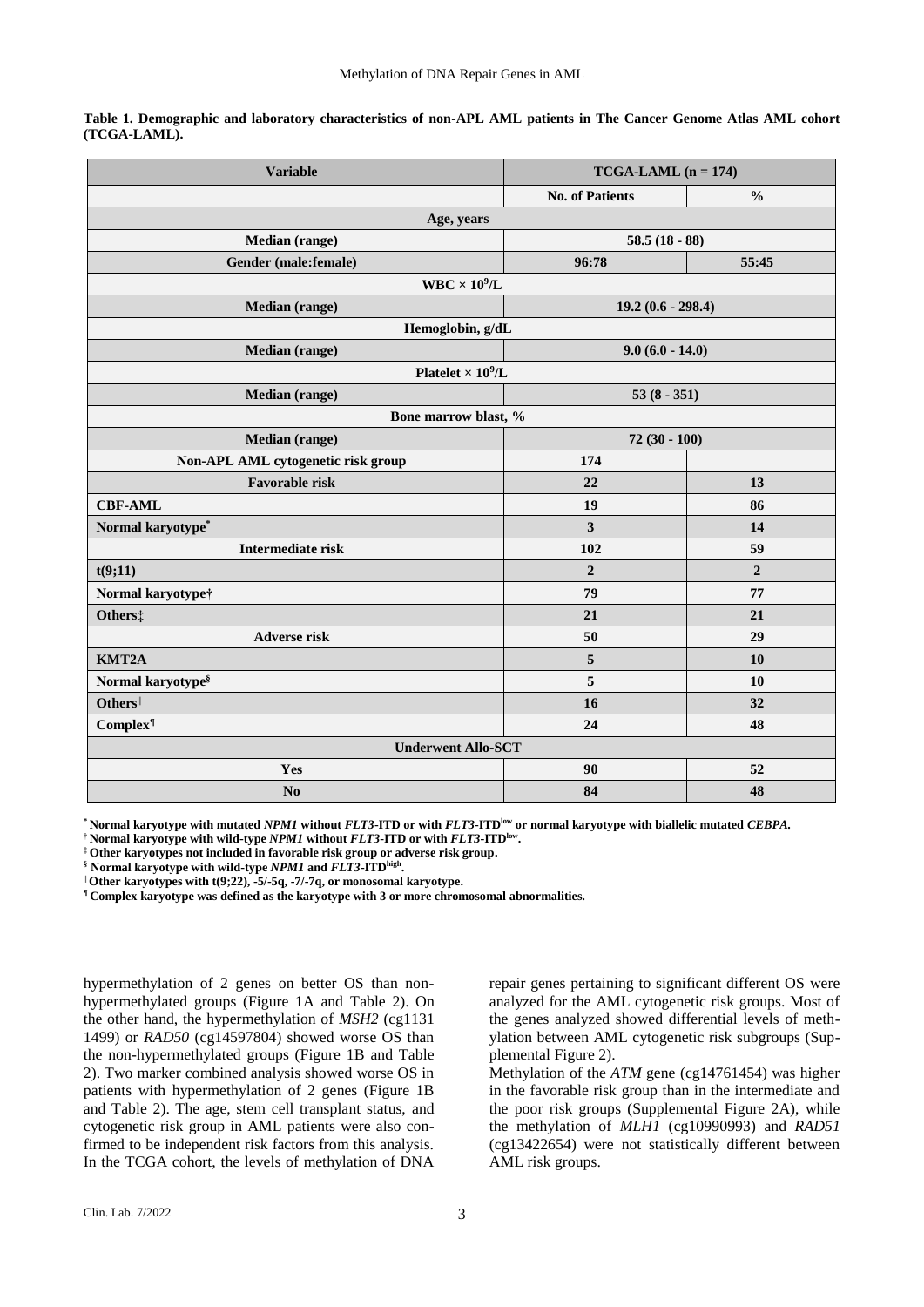|                                        | Univariate          |          | <b>Multivariate</b><br>(2 genes combined) |          |  |
|----------------------------------------|---------------------|----------|-------------------------------------------|----------|--|
| <b>Parameter</b>                       | <b>HR (95% CI)</b>  | p        | $HR (95\% CI)$                            | p        |  |
| Age $*$                                |                     |          | $1.02(1.00 - 1.03)$                       | 0.0196   |  |
| <b>Stem cell transplant</b>            | $0.45(0.31 - 0.65)$ | < 0.0001 | $0.36(0.23 - 0.56)$                       | < 0.0001 |  |
| Cytogenetic risk (reference favorable) |                     |          |                                           |          |  |
| <b>Intermediate</b>                    | $3.28(2.04 - 5.27)$ | 0.0001   | $3.20(1.42 - 7.21)$                       | 0.0049   |  |
| <b>Adverse</b>                         | $4.92(2.80 - 8.65)$ |          | $5.89(2.51 - 13.84)$                      | < 0.0001 |  |
| <b>Promoter hypermethylation</b>       |                     |          |                                           |          |  |
| <b>MLH1</b>                            | $0.42(0.22 - 0.80)$ | 0.0087   |                                           |          |  |
| RAD51                                  | $0.28(0.15 - 0.55)$ | 0.0002   |                                           |          |  |
| <b>MLH1</b> or <b>RAD51</b>            |                     |          | $0.77(0.29 - 2.02)$                       | 0.5909   |  |
| <b>MLH1</b> and <b>RAD51</b>           |                     |          | $0.32(0.12 - 0.80)$                       | 0.0148   |  |
| MSH <sub>2</sub>                       | $1.52(1.06 - 2.18)$ | 0.0232   |                                           |          |  |
| RAD50                                  | $1.97(1.03 - 3.79)$ | 0.0414   |                                           |          |  |
| <b>MSH2</b> or <b>RAD50</b>            |                     |          | $1.95(1.28 - 2.97)$                       | 0.0018   |  |
| <b>MSH2</b> and <b>RAD50</b>           |                     |          | $3.86(1.67 - 8.91)$                       | 0.0016   |  |

**Table 2. Multivariate analysis of the promoter hypermethylation of** *MLH1* **(cg10990993),** *RAD51* **(cg13422654),** *MSH2* **(cg11311499), and** *RAD50* **(cg14597804) in TCGA-LAML.**

**\* Continuous variable.**



**Figure 1. Promoter methylation status of DNA repair genes is associated with overall survival by Cox proportional hazard regression analysis in TCGA-LAML: (A) hypermethylation of** *MLH1***, and** *RAD51***, and the 2 markers combined showed better overall survival probability, and (B) hypermethylation of** *MSH2* **and** *RAD50***, and the 2 markers combined showed worse overall survival probability.**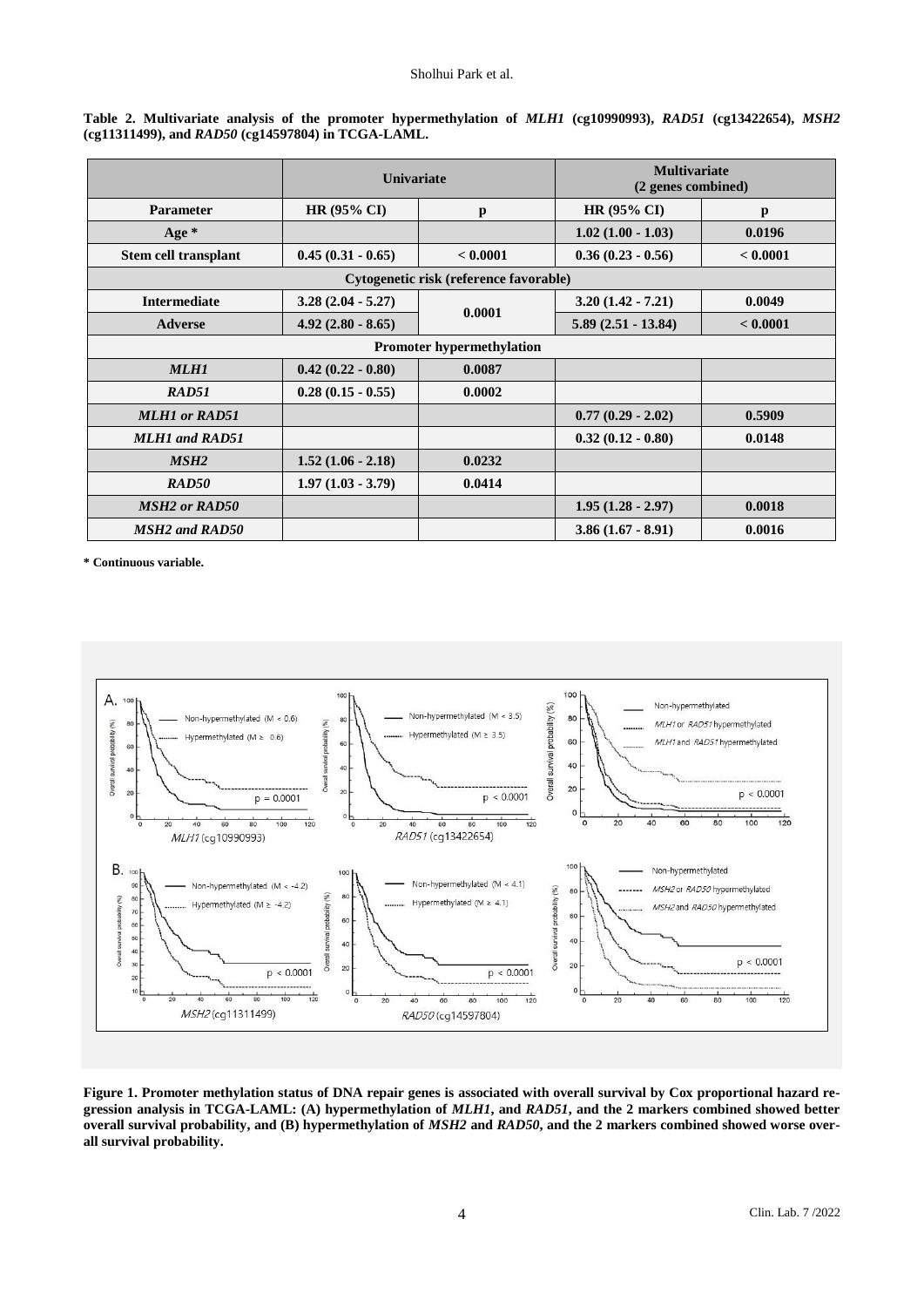Poor risk groups showed higher methylation levels in the following genes, such as *RAD23A* (cg22984992), *MLH1* (cg11291081), *MSH2* (cg11291081), *BRCA1* (19 442659), *BRCA2* (cg27253386), *PARP1* (cg24937136), than other risk groups (Supplemental Figure 2).

#### **DISCUSSION**

Through a study on genome wide DNA methylation profiling in AML, Figueroa et al. found 16 distinct methylation clusters in AML, and 3 clusters were correlated with the recurrent cytogenetic subgroup, such as inv(16)/t(16:16), t(8;21), and t(15;17) [13]. Among them, 5 clusters showed a unique pattern of methylation without any specific genetic or molecular characteristics, and biological differences were confirmed, suggesting the possibility of new AML subgroups [13]. The other report showed that methylation patterns are strongly associated with chromosomal abnormalities [8, 14]. It has been reported that a high methylation score among AML patients is associated with a poor prognosis [15,16]. AML with complex karyotype shows high levels of constitutive DNA damage and activation of check point signaling pathways, and may be a potential target for checkpoint therapy [17].

In our study, CpG methylation status of *ATM*, *RAD23A*, *RAD23B*, *MLH1*, *MSH2*, *BRCA1*, *BRCA2*, and *PARP1* were significantly different among non-APL AML cytogenetic risk subgroups (Supplemental figure 2). We confirmed that CpG hypermethylation of DNA repair genes resulted in poor prognosis (Supplemental figure 1B) but those genes showing differences according to the cytogenetic risk groups could not be independent risk factors through multivariate analysis. However, methylation of *MHL1*, *RAD50*, *MSH2*, and *RAD51* genes which were proven to have prognostic significance does not differ among the risk groups. Therefore, CpG methylation levels of those 4 genes have roles as independent factors.

The discovery of *MLH1* mutation or promoter methylation in 18 of 53 refractory or relapsed AML patients suggested that mismatch repair (MMR) deficiency was involved in the progression of AML [18]. Contrary to the assumption that promoter methylation of *MLH1* was associated with MLH1 deficiency, George Lenz et al. demonstrated that methylation of *MLH1* promoter was present in 4 out of 22 AML patients, but was not related to gene expression [15].

In a study on the MSH2 expression, abnormal expression of MSH2 protein (13 out of 42 AML patients) reported AML patients with abnormal MSH2 expression showed microsatellite instability (MSI) indicating that MMR deficiency from abnormal MSH2 expression could have a potential role in leukemogenesis [19]. Promoter hypermethylation of *MSH2* and *MLH1* was not common in AML (2 out of 44 de novo AML, 2 out of 7 secondary AML, and 1 out of 17 t-AML) while MSI was detected in 29.4% of AML (9 out of 44 de novo

AML, 3 out of 7 secondary AML, and 8 out of 17 t-AML) [20].

Differences in results between this study and other researchers may be due to differences in study patient groups, probe regions, and test methods.

In conclusion, we found that methylation of DNA repair genes in non-APL AML patients differed according to the cytogenetic risk groups. The methylation of 4 genes show potential as prognostic factors, *MLH1* (cg109909 93), and *RAD51* (cg13422654) as favorable prognostic factors and *MSH2 (cg11311499)*, and *RAD50* (cg14597 804) as adverse prognostic factors. The usefulness as a prognostic factor in clinical practice should be elucidated through further investigation in the process of diagnosis and treatment in actual AML patients.

#### **Source of Funds:**

This work was supported by Ewha Alumni Medical Research Grant 2020.

#### **Declaration of Interest:**

The authors declare that they have no competing interests.

#### **References:**

- 1. Sun Y, Chen BR, Deshpande A. Epigenetic Regulators in the Development, Maintenance, and Therapeutic Targeting of Acute Myeloid Leukemia. Front Oncol 2018;8:41. (PMID: 29527516)
- 2. Stahl M, Kohrman N, Gore SD, Kim TK, Zeidan AM, Prebet T. Epigenetics in Cancer: A Hematological Perspective. PLoS Genet 2016;12(10):e1006193. (PMID: 27723796)
- 3. Esposito MT, So CW. DNA damage accumulation and repair defects in acute myeloid leukemia: implications for pathogenesis, disease progression, and chemotherapy resistance. Chromosoma 2014;123(6):545-61. (PMID: 25112726)
- 4. Pearsall EA, Lincz LF, Skelding KA. The Role of DNA Repair Pathways in AML Chemosensitivity. Curr Drug Targets 2018; 19(10):1205-19 (PMID: 29318968).
- 5. Muvarak N, Kelley S, Robert C, et al. c-MYC Generates Repair Errors via Increased Transcription of Alternative-NHEJ Factors, LIG3 and PARP1, in Tyrosine Kinase-Activated Leukemias. Mol Cancer Res 2015;13(4):699-712. (PMID: 25828893)
- 6. Jacoby MA, De Jesus Pizarro RE, Shao J, et al. The DNA doublestrand break response is abnormal in myeloblasts from patients with therapy-related acute myeloid leukemia. Leukemia 2014; 28(6):1242-51. (PMID: 24304937)
- 7. Sobieszkoda D, Czech J, Gablo N, et al. MGMT promoter methylation as a potential prognostic marker for acute leukemia. Arch Med Sci 2017;13(6):1433-41. (PMID: 29181075)
- 8. Cancer Genome Atlas Research Network, Ley TJ, Miller C, et al. Genomic and epigenomic landscapes of adult de novo acute myeloid leukemia. N Engl J Med 2013;368(22):2059-74. (PMID: 23634996)